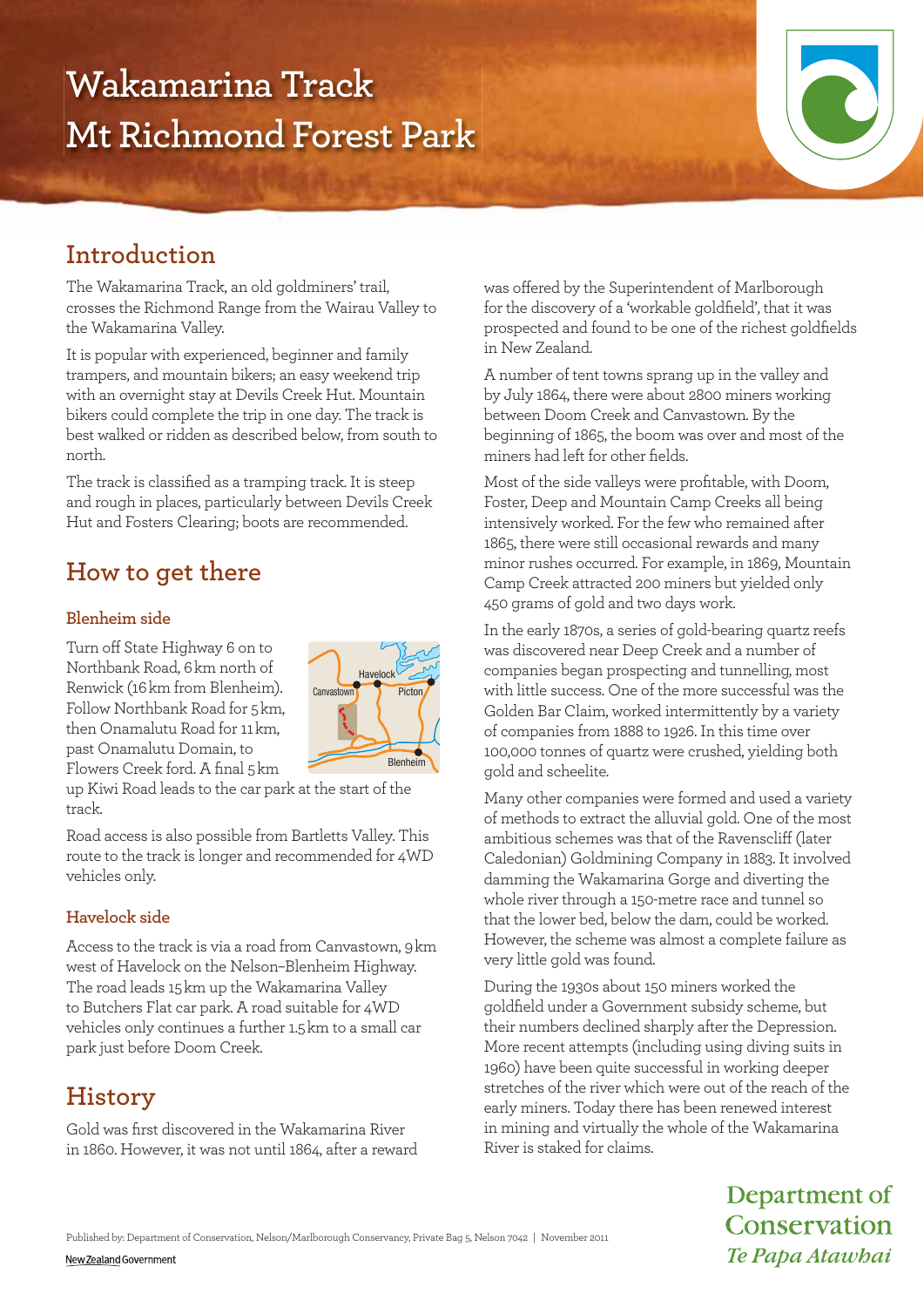The Wakamarina Track was cut under contract by two miners, Proudfoot and Lyons, in 1871, following representations made by miners to the Superintendent of Marlborough. The contract was for 'the cutting of a track through the bush and scrub over the ranges from the Forks to Bartletts Creek, forming water places at intervals for use of travellers'. Part of the present track (at the southern end) was an offshoot of this original track.

## **In the forest**

Tall red and silver beech trees, rimu and kāmahi form the forest canopy, with a pepperwood shrub layer and an understorey of dense crown fern. The range of



altitudes, particularly on the Wakamarina side, affects temperature, the forest structure and tree size markedly.

Birdlife is varied and abundant and includes large numbers of tomtits and weka. Pigeons and tūī are more common at lower altitudes, while rifleman and brown creepers tend to be more obvious higher up.

You may also see the carnivorous native land snail *powelliphanta*. These ancient animals feed on worms at night but are themselves eaten by weka and introduced possums and pigs. Observant walkers may see, hear or even smell the pigs, or the goats which also live in the forest along the track. *Powelliphanta* are completely protected; it is illegal to remove them or their empty shells which provide a source of all-important calcium for these unique giants.

# **Walking the track**

### **Kiwi Road to Fosters Clearing, 2-h**

From the car park on Kiwi Road a well-graded track follows the eastern side of Bartletts Ridge before crossing the head of Bartletts Creek and climbing to the Foster Creek–Bartletts Creek saddle, known as Fosters Clearing. A short side track leads east up the ridge to Fosters Hut (4 bunks).

### **Fosters Clearing to Devils Creek Hut, 3h**

Below Fosters Clearing the track descends into the head of Foster Creek, skirting around its headwaters and crossing a series of slaty schist creeks. It then climbs, in a series of steep zigzags, to a saddle between Foster and Devils Creeks.

From this saddle the track climbs along the Devils Creek–Foster Creek ridge to a knob. At this point, 1066 metres above sea level, you are nearly 800 metres above Devils Creek Hut (6 bunks). The track now descends, in a series of broad zigzags, to the benched track of the main Wakamarina Valley. The hut is just five minutes away, in a large clearing on a terrace above the Wakamarina River.

There were once a number of huts here, served by a water race from a nearby stream to a pond. All that remains of the pond is a large depression, but the overgrown water race can easily be traced back to the source stream. At the southern end of the clearing is an old shingle roofed slab hut, thought to have been built in 1930. Due to vandalism this hut is now in a sad state of repair.

### **Devils Creek Hut to Butchers Flat, 2-h**

From Devils Creek Hut a benched track sidles high above the river, eventually leaving the beech forest and crossing a burnt-over face to Doom Creek. Forest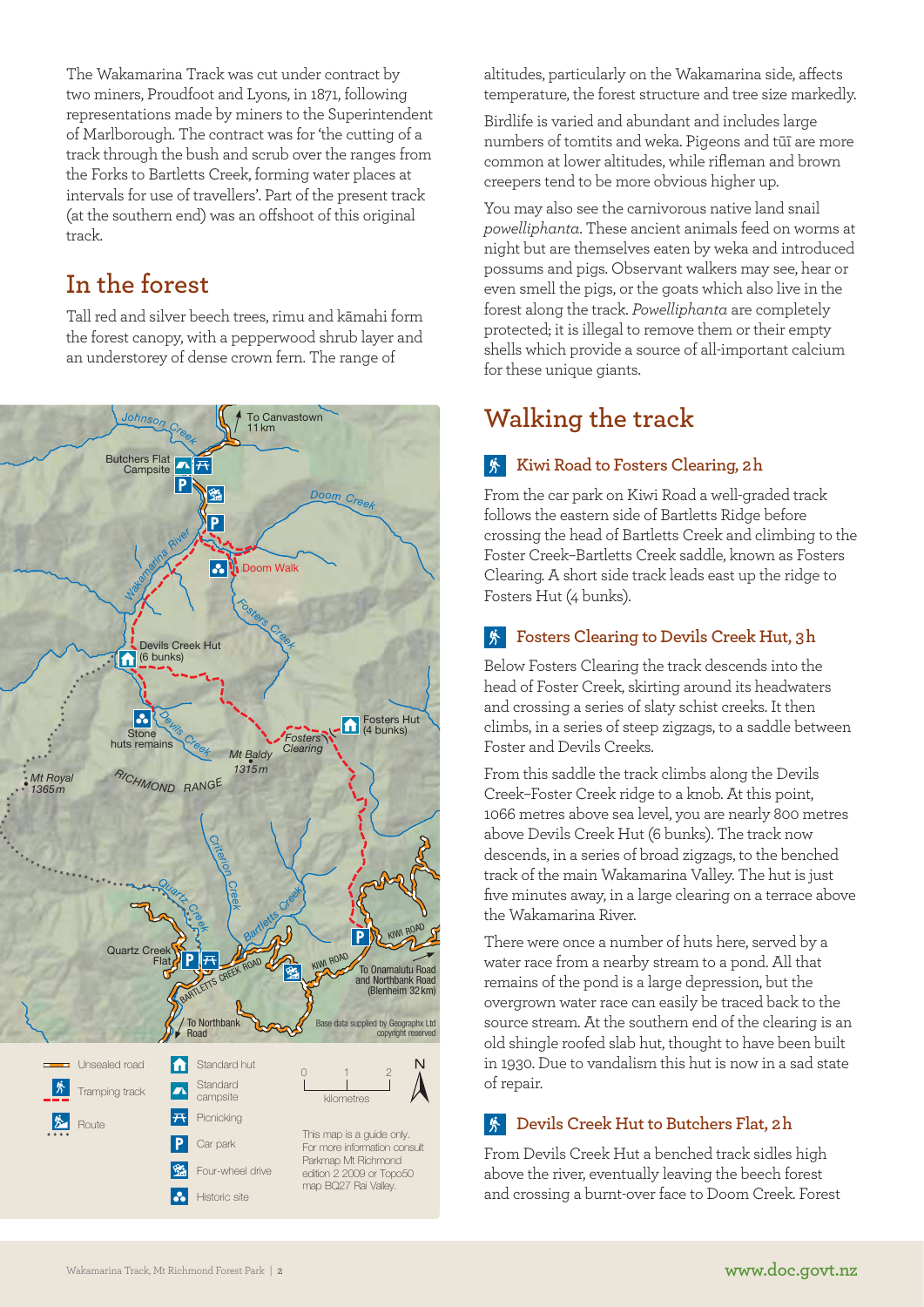regeneration here is progressing nicely as the fireprone bracken gives way to kānuka and small trees.

A bridge crosses the narrow rocky gorge of Doom Creek before a short climb up to the benched track that leads to the road end at Butchers Flat.

# **Side trips**

#### **K** Stone Huts Track

A side trip may be taken from Devils Creek Hut to the remains of some old miners' huts (1h 30min). About 5 minutes from Devils Creek Hut, where the main track rounds a major spur, a track leads off to the right, following the contour up Devils Creek for about 30 minutes before dropping steeply into the Creek. It then continues on the opposite side, up-river for about 300 metres to a terrace, and the remains of two stone huts thought to have been built during the 1880s. The outline of the opening of a vertical shaft can be seen between them.

### Doom Walk, 2h return

This wide, benched and historically significant tramping track leaves the main track near Doom Creek. It follows the old water race which delivered water from Foster and Doom Creeks to the quartz crushing battery of the Golden Bar Claim at Deep Creek.

Doom, or Dome Creek as it was originally known (from the appearance of the boulders and hills in the area), was very rich in gold. Extensive works were carried out in both branches, although the immense boulders deterred most miners from settling there permanently.

The junction of Doom Creek and the Wakamarina River was known as the Forks and the terrace above the bridge was the site of a small settlement. Little evidence of it remains today, except for isolated stacks of rocks.

# **Mountain biking**

#### **Onamalutu Reserve to Canvastown grade 3 (intermediate)/grade 5 (expert) 45-km, 1–2 days**

This is a challenging ride with steep sections, particularly during or after wet weather. If choosing to spend a night, there is Fosters Hut on the main ridge of the Richmond Range, and Devils Hut in the Wakamarina Valley is around halfway.



### Track categories

#### **术** Tramping track

- Challenging day or multi-day tramping/hiking.
- Track is mostly unformed with steep, rough or muddy sections.
- Suitable for people with good fitness. Moderate to high-level backcountry skills and experience (including navigation and survival skills) required.
- Track has markers, poles or rock cairns. Expect unbridged stream and river crossings.
- Tramping/hiking boots required.

#### Mountain biking grade 3 (intermediate)

Steep slopes and/or avoidable obstacles possibly on narrow track and/or with poor traction. There may be exposure at the track's outside edge.

#### **Mountain biking grade 5 (expert)**

Technically challenging. Giant climbs, narrow track and numerous hazards including dangerous drop-offs, sharp corners and difficult obstacles. Expect walking and possibly bike carrying.

## Hut and campsite categories

**Standard huts** have mattresses, water supply and toilet. Wood M heaters are provided at huts below the bush line. The Back country Hut Pass or Back country Hut Tickets are required.

**Standard campsites** have a limited range of facilities and services. Toilets (usually composting or pit variety) water supply (tap, stream, or lake) and vehicle or boat access. Wood barbeques and fireplaces, showers (cold), picnic tables, a cooking shelter and rubbish bins may be provided.